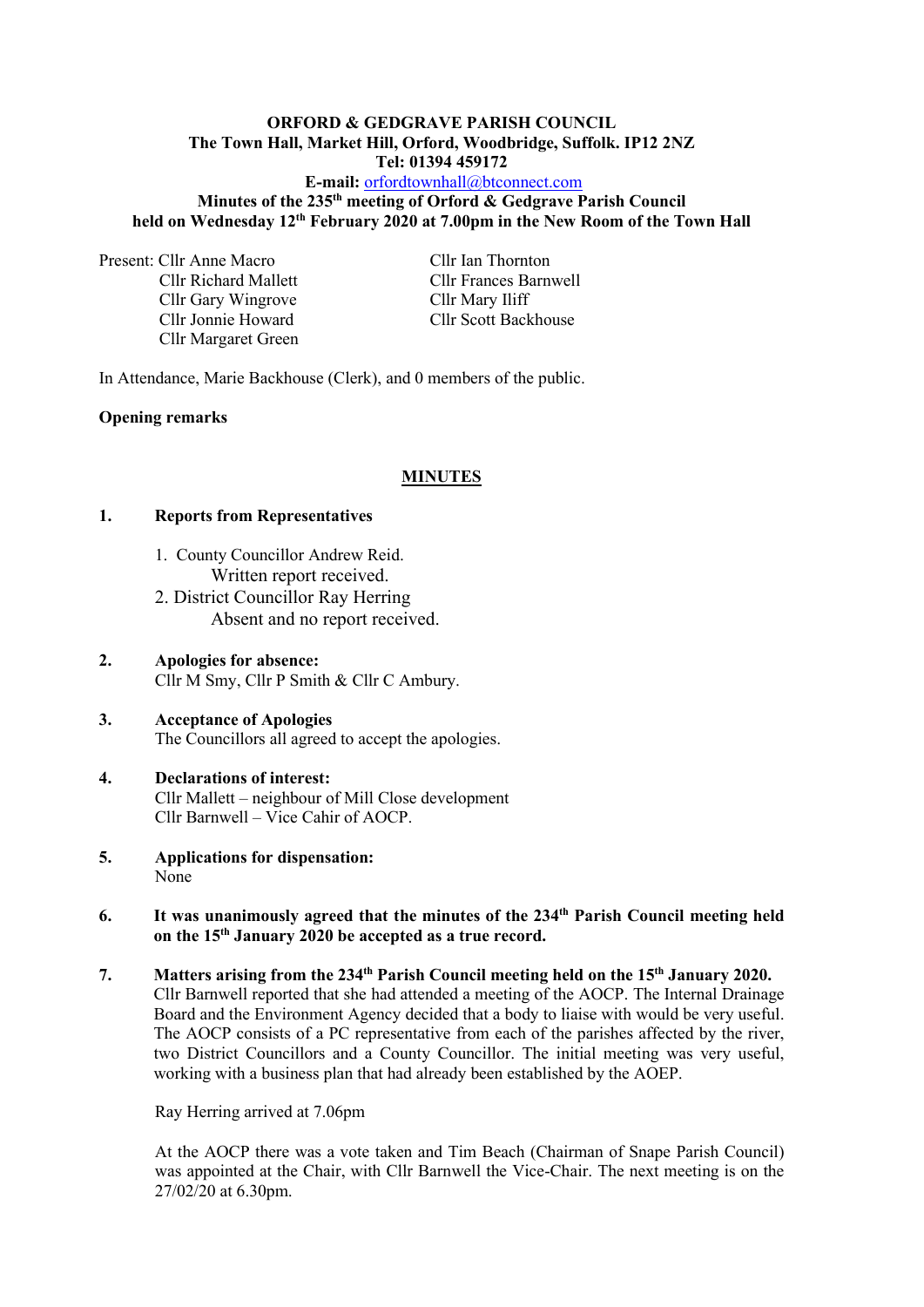Ray Herring commented that the representation has been an issue in the past. The Parish council's now have responsibility, they are the guardians of the Alde & Ore Estuary Plan. The group had lost momentum in the past 12 months. Funding through the EA does need to be pushed. The communication has been an issue in the past. The group needs to have the backing of the community to enable them to push for the funding.

Cllr Barnwell commented that the Orford section of the wall, could be started independently. There is local pressure to get this going.

Cllr Macro thanked Cllr Barnwell for attending the AOCP.

Cllr Backhouse arrived at 7.14pm

Cllr Howard said that he is awaiting the list of assets and will then check that they are all in a satisfactory state.

Cllr Thornton asked what the progress was with the dragon's teeth. The Clerk reported that she had tried to locate some large rounds, but the largest ones are 8 inches.

Cllr Macro suggested that the existing dragon's teeth could just be moved around.

Ray Herring reported that there is a significant amount of work going on in Lowestoft. The Northern bypass is not being pursued, there is no more support from either the District Council or the County Council. The infrastructure will need to be addressed as there will definitely be more houses. There is to be 15,000 new houses in Suffolk and the road was to be part of this plan. The plug has also been pulled on the 4-village bypass. Parking enforcement will be arriving soon. All the yellow lines and the grids near the school will be enforced. Norse are increasing their number of staff and implementing training. Offenders will be caught. The Community Partnership has a meeting soon and it would be good to have more PC's represented at the meetings. There is some funding available through this.

#### **8. Contributions by members of the public.** None

## **9. Finance**

8.1 The Council received, noted and approved the cheques and balances from 1<sup>st</sup> January -31<sup>st</sup> January 2019.

## **10. Planning**

#### • **DC/20/0303/FUL – Barn Cottage, Front Street, Orford**

This was a request for a single storey rear extension. After some discussion the Councillors agreed that there is no objection to this proposal.

#### **Other notifications:**

**Land North of Mill Close –** The Clerk reported that she had received a phone call from a resident who was to attend the meeting this evening to comment about the progress of this development. The resident wished to inform the PC that this development was awaiting a speed survey result. He wanted to encourage the PC to contact the District Councillors (on the referral committee) to ensure that the villages concern re the development were understood.

The Great House – The Clerk reported that she had sent an email round to everyone stating that the gateway in the brick wall had been given the go ahead.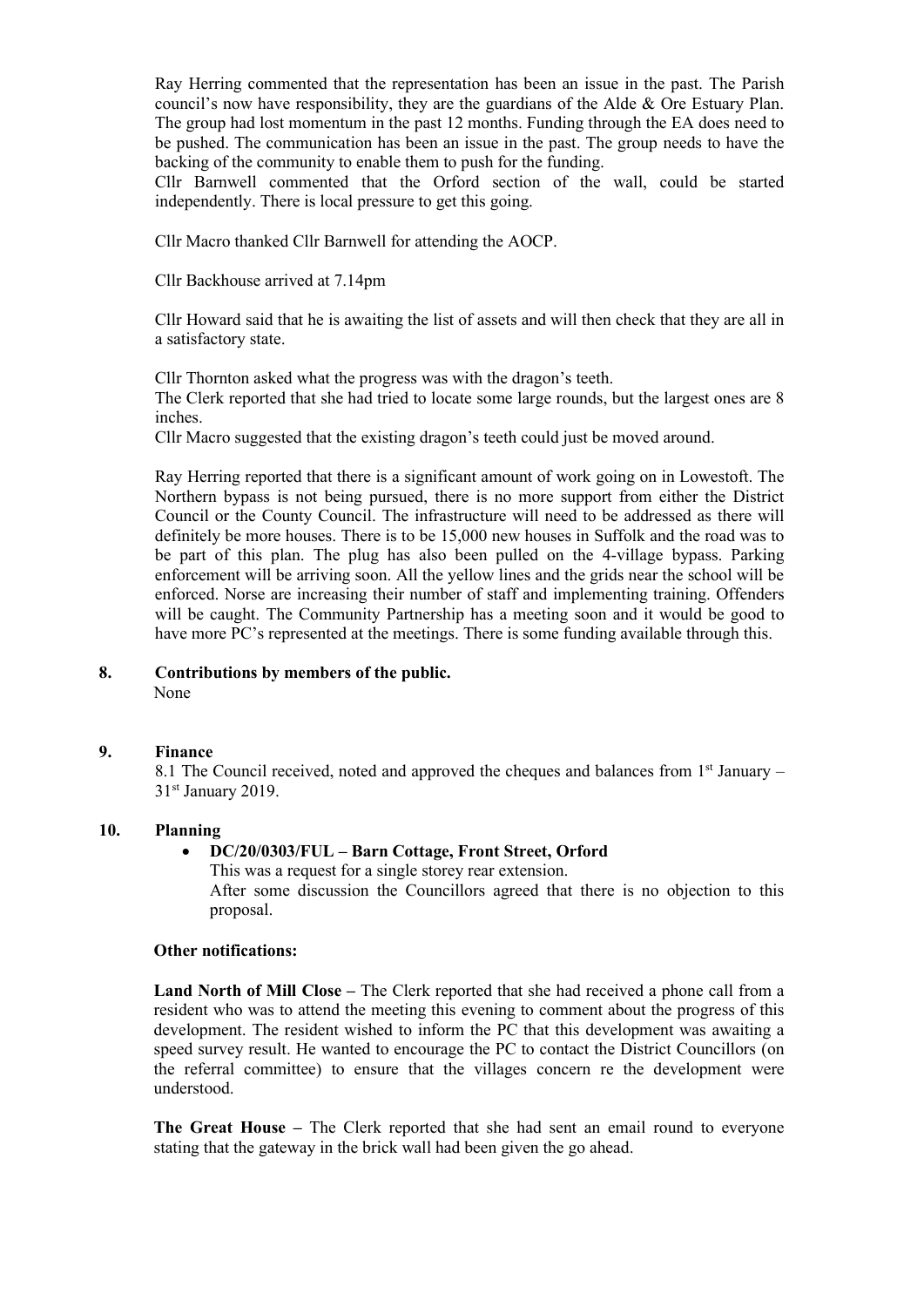## **11. Parish Council Business: -**

## **(1) Adoption of Village Green Policy, Electronic Communication & Social Media Policy, and Gritting Policy.**

All Councillors received an email with the Policies on. They noted these and all agreed to adopt the Policies mentioned above.

# **(2) Updates.**

Cllr A Macro reported that herself and the Clerk had attended many meeting in the past few weeks: A Police meeting – the speeding traffic and parking around the school was mentioned. A member of another PC is to give advice on how we proceed with our own Speed gun, a group of 6 volunteers are required to organise this; Planning Forum – this related to all aspects of the planning system, Cil was mentioned but another meeting is planned to discuss this in depth; Right to Bid – this related to community assets; Internal Audit Course for the Clerk.

Cllr Macro commented that herself and the Clerk had attended a housing allocation meeting at ESC. This was very informative, it discussed the banding levels for bidders, S106 criteria, and how the whole application process is conducted.

## **(3) VE Day**

.

Cllr Macro reported that she had started to prepare for the VE Day celebrations. A sample of a commemorative medal/coin had been requested. It would be good to present all the children within the village, with a keepsake of the day. The total of children is approximately 60, and the cost would be about £107.40.

The idea is to have an afternoon tea party in the town hall with face painting, and some singing. We hope to involve the School in some way.

## **(4) Village Feast - bar**

Cllr Macro commented that Flaming Cheek are now able to provide the music for the Village Feast. One of the band members has a outside bar and would come to the event also if we wished.

It was agreed by all to ask the bar providers from last year to return, if these were unable to, we could ask the local establishments if they would like to do the bar.

## **Clerk to contact Beyond Bar Services.**

## **(5) Pump Area**

Cllr Macro reported that an email had been received from a couple of the residents of Pump Street who asked the PC to contribute £300 towards costs of tidying this area. The white pebbles have been removed and the area looks very untidy at the moment.

It was agreed to ask for quotes from three people to place bricks over the base to tidy this up. The tubs could then be maintained by the residents.

## **Clerk to email the residents.**

## **(6) Land North of Mill Close**

This item was covered in Planning.

## **12. Correspondence**

## • **Historic England**

The Clerk read out an email that had been received regarding the listing of the war memorial. The Councillors are not sure that this is the property of the PC although we do contribute to its maintenance.

It was agreed by all to respond and state that it will be fine for the memorial to be listed but they should check with the Church first.

## • **Barmann**

This item was covered in item 11.4.